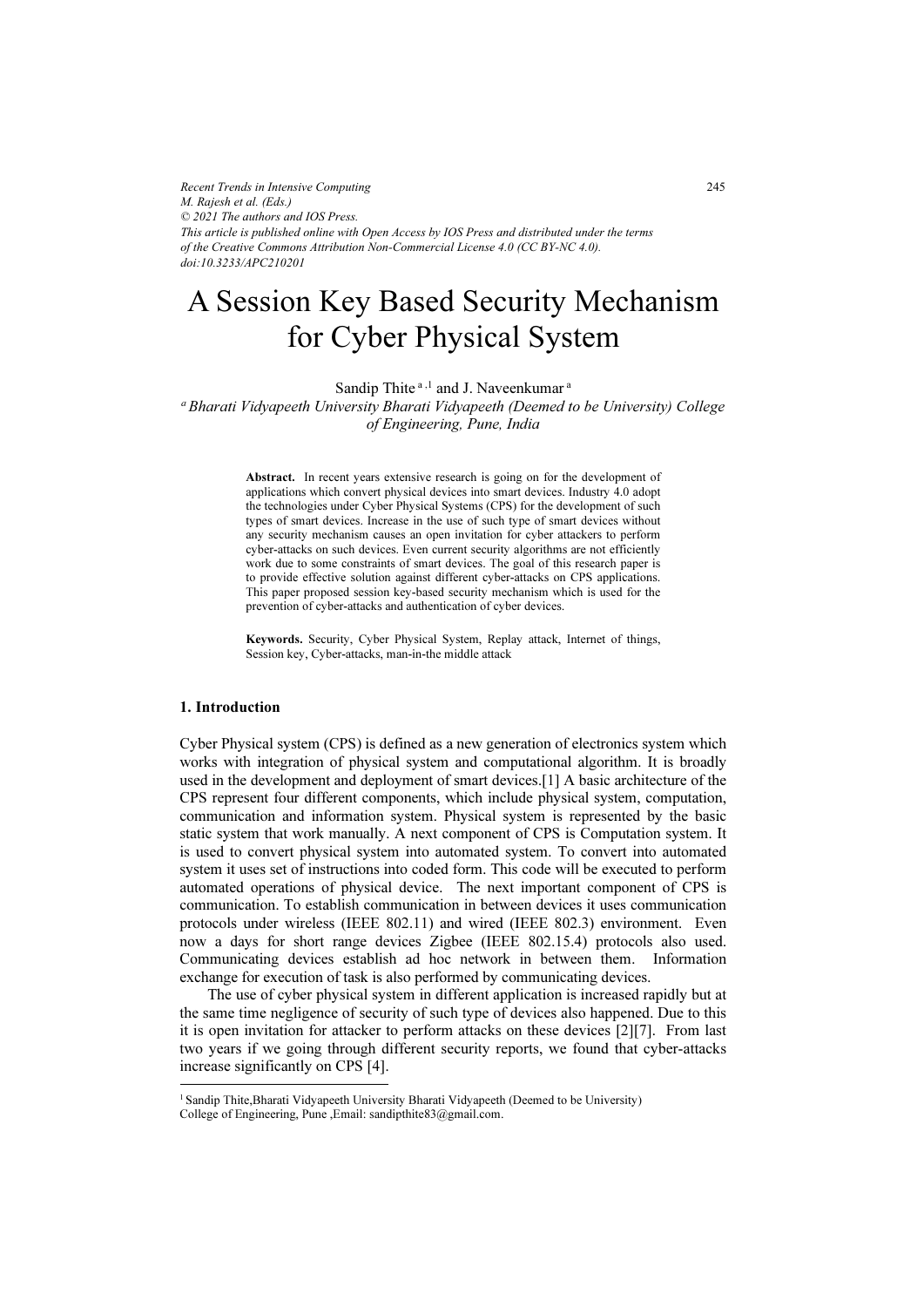The main reason behind that people taking more care of their devices like desktop computer or laptop by installing antiviruses, firewall or they implement current security mechanism in it.

## 2. Background

Basic Architecture of CPS represent four different components which include Physical system, computation system, communication system and Information system. These four components are used for development of CPS. At the same time these components having some loophole to perform cyber-attacks. These attacks have two parts Physical attack and Cyber-attack. Attacker founds different attack points in CPS which includes Fake devices, Weak protocol of communication, Fake access point, Spoof user interaction and manufacturer infrastructure, weak application programming interfaces etc.

One of the most important parameters for securing CPS infrastructure is device identity and mechanisms for authentication. But many CPS devices do not have the required computation power, memory or storage to support and implement current security algorithm [8]. Today's strong encryption and schemes of authentication are based on cryptographic suites such as Advanced Encryption Suite (AES) for confidentiality, Rivest- Shamir-Adleman (RSA) for digital signatures and key exchange and Diffie-Hellman (DH) for key negotiations and management [3]. While these algorithms are robust. They require high computation resource that may not exist in all CPS based devices. Consequently, authentication and authorization will require systematic study and reengineering to accommodate security needs of new CPS connected networks [9].

Secondly, existing authentication and authorization protocols also require a degree of user intervention in terms of configuration and provisioning [5]. However, many CPS devices will have limited access, thus requiring re-designing of the new techniques and protocols that can support tiny, low memory and low computational power CPS devices. Furthermore, preservation of privacy has been a concern since the dawn of the Internet. Identity management in the CPS is important characteristics required in the security framework [6]. The main aim of this research paper is to present a general and flexible security framework that provides robust security for CPS-based applications in diverse and user-centric environments. We also proposed Session key-based security mechanism which prevent attacker to perform cyber-attacks on the system.

## 3. Secure CPS Flexible Framework

Figure 1 shows secure CPS flexible framework. Bottom layer of the CPS framework is physical layer which describes hardware used for the development of security mechanism for cyber physical systems. Microcontroller interface includes Raspberry pi or Arduino. Both the interfaces are small in size but capable to handle heavy tasks. These interfaces acts as a Gateway server. While at the client side we can choose communication, interface depends on environment. Where we can use IEEE 802.11, 802.15 or 802.15.4. It is totally depends on wireless environment which we used. Whether it is short range or long range. Depends on physical distance between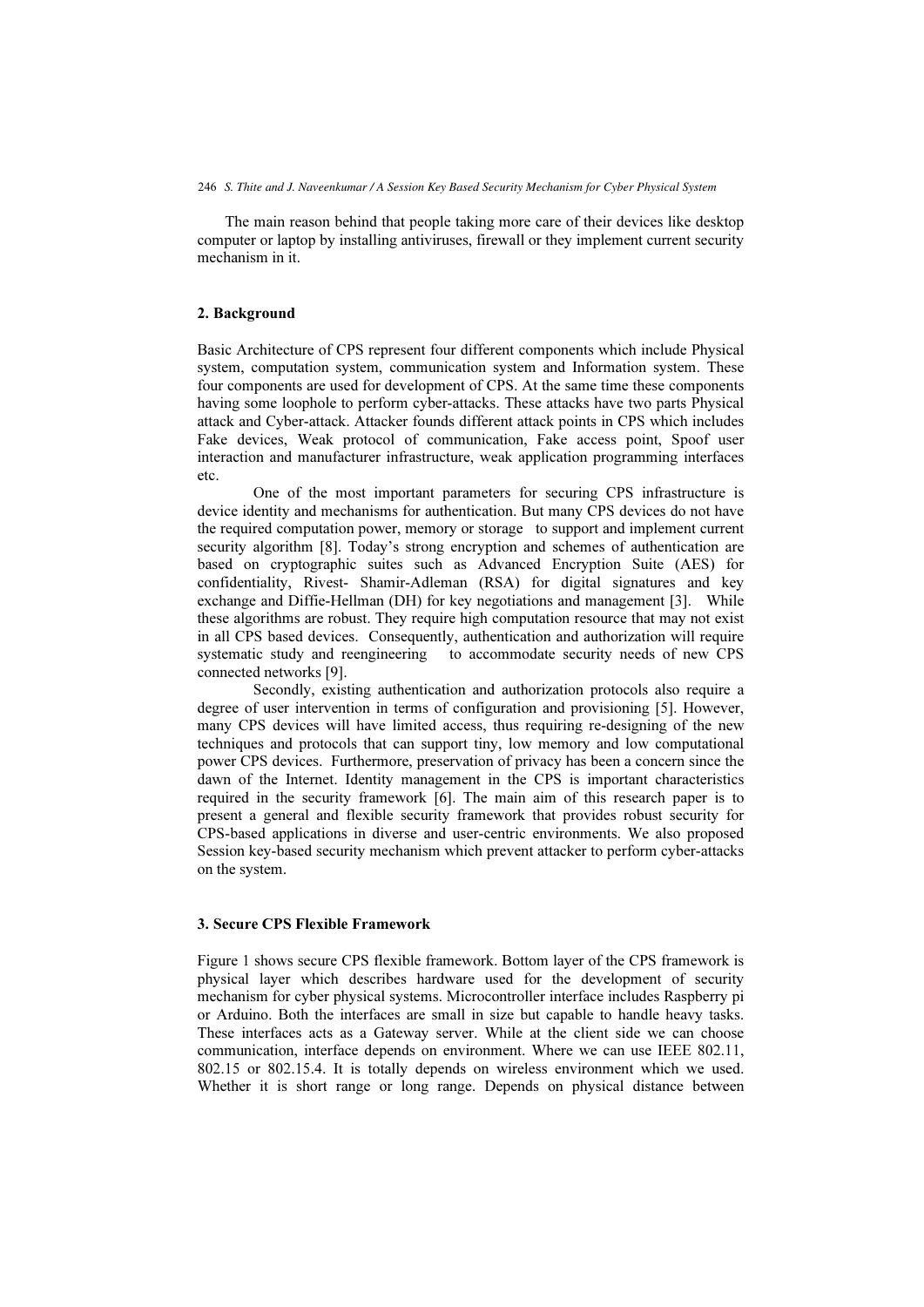Gateway controller and client node we can choose suitable hardware interface like ESP8266, ESP32, XBEES2C or BLE4.0.

Second layer is provides device drivers for hardware interfaces which is used for security mechanism. These device drivers are used to activate all hardware which we used to implement security mechanism in cyber physical system. It also work for power management of all the hardware. Handling of Input/Output devices also done in this layer.



Figure 1. Secure CPS flexible framework.

Communication layer is a bridge in between Application user, application software and hardware. Which works for the mobility of the application. It provides connection establishment between gateway server and client node. It also used to exchange messages in between the nodes for authentication and authorization purpose. Software framework layer contain two modules. First module works for development

environment for security mechanism. It is used for execution of code building procedure. While second module is actually used to code development for security mechanism.

The top most layer is Application layer, which includes applications that we used in cyber physical system. Security mechanism is specially developed in a way that where it support client server environment.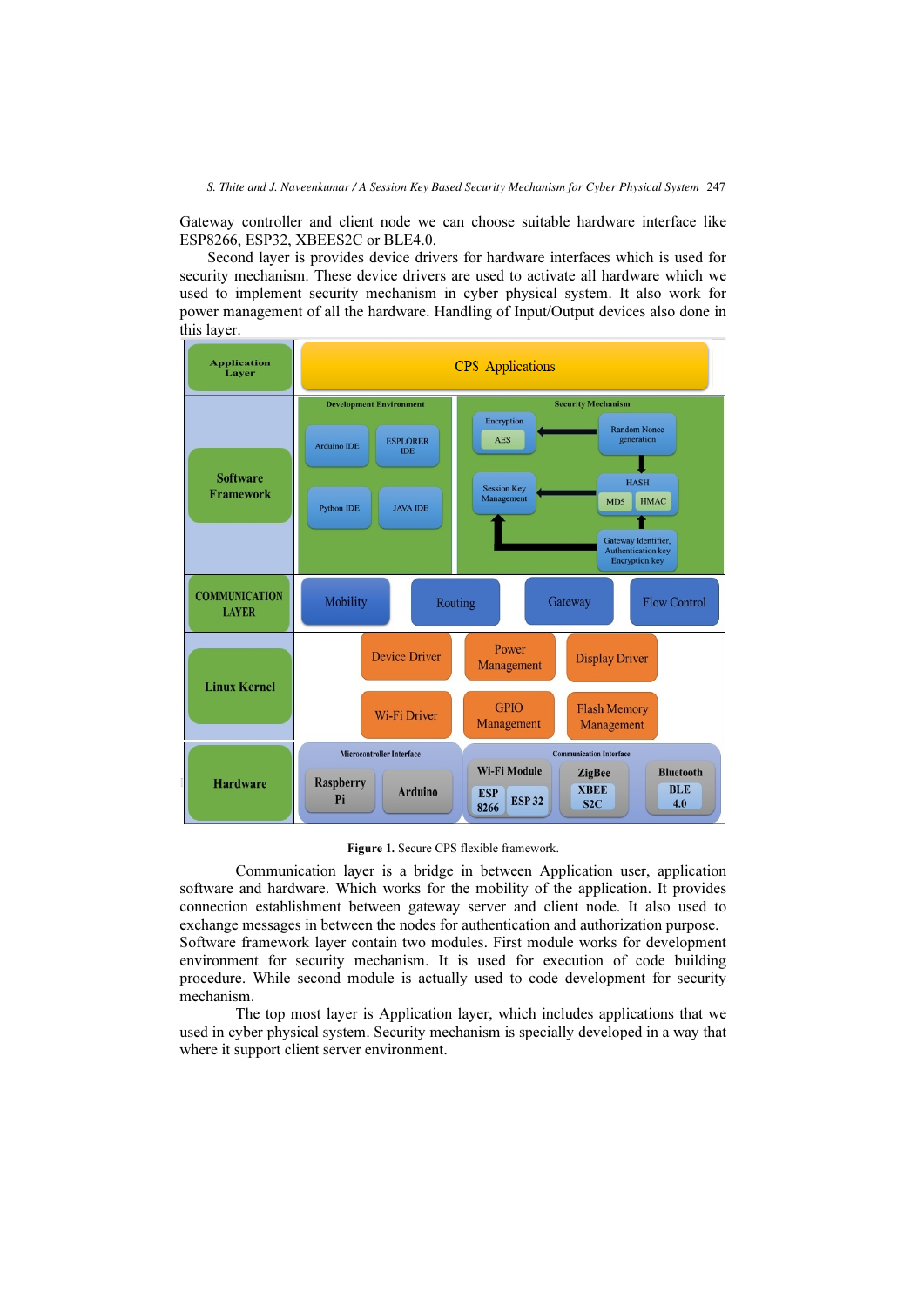# 4. A Session key based Security Mechanism

The CPS consists of various small capacity devices which include microcontroller sensors etc. which works under wireless environment.

We proposed a new security mechanism for CPS. It is a session key-based mechanism. It is a lightweight mechanism developed for constraint-based devices which has a issues like low computational power, less energy, less memory etc. Where following mentioned parameters are used for successful execution of mechanism

MK = Microcontroller key  $PK1 =$  Public key for authentication PK2= Public Key for Encryption S1, S2 =Random nonce for Session key generation  $AT<sub>D</sub>=$  Authentication token at smart device  $ST<sub>D</sub>=$  Session token at smart device  $AT_M$  = Authentication token at Microcontroller  $ST_M$  = Session Token at Microcontroller  $SK<sub>D</sub>$  = Session key at smart device  $SK<sub>M</sub>$  = Session key at Microcontroller



#### Figure 2. Session key based Security Mechanism

The figure 2 shows key generation algorithm in between smart device and microcontroller device which controls all smart devices. As shown in figure MK, PK1 and PK2 are common parameters used in between smart device and microcontroller for the implementation of security mechanism for generation of session key.

Stepwise execution of Security mechanism is divided into two parts where part 1 execute at smart device and part 2 execute at microcontroller for the generation of session key.

Step 1: S1 is a random number generated by using random nonce generation function at smart device.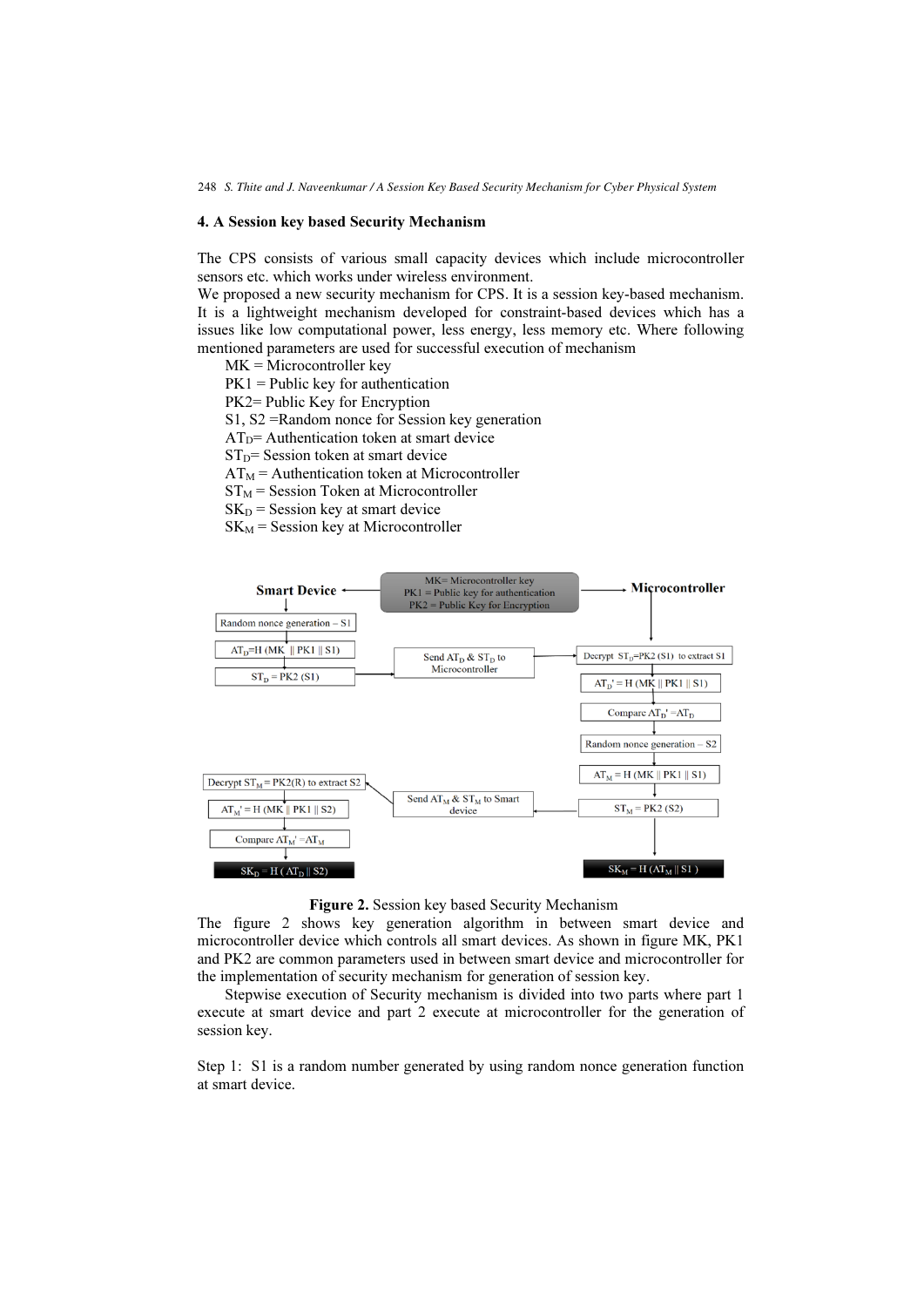Step 2: Authentication token  $(AT_D)$  is generated by implementing Hash function(H) at smart device by using three parameters MK, PK1 and S1.

Step 3: Session token  $(ST<sub>D</sub>$ ) is generated at smart device by using Public key for encryption and random nonce S1.

Step 4: Authentication token  $(AT_D)$  and session token  $(ST_D)$  sent to microcontroller from smart device through communication channel.

Step 5: At microcontroller random nonce S1 is extracted by decrypting Session token  $(ST<sub>D</sub>$ ) and by using common parameter PK2.

Step 6: Authentication token  $(AT_D')$  is regenerate again at microcontroller by implementing hash function on MK, PK1 and S1.

Step 7: Newly generated Authentication token  $(AT_D)$  compare with Authentication token  $(AT_D)$  sent by smart device. If both are same then execute step 8 else authentication not done with smart device so discard smart device.

Step 8: S2 is a random number generated by using random nonce generation function at Microcontroller.

Step 9: Authentication token  $(AT_M)$  is generated by implementing Hash function(H) at microcontroller by using three parameters MK, PK1 and S1.

Step 10: Session token  $(ST_M)$  is generated at microcontroller by using Public key (PK2) and random nonce S2.

Step 11: Authentication token  $(AT_M)$  and session token  $(ST_M)$  sent to Smart device from microcontroller through communication channel.

Step 12: At smart device random nonce S2 is extracted by decrypting Session token  $(ST_M)$  and by using common parameter PK1.

Step 13: Authentication token  $(AT_M')$  is regenerate again at smart device by implementing hash function on MK, PK1 and S2.

Step 14: Newly generated Authentication token  $(AT_M')$  compare with Authentication token  $(AT_M)$  sent by Microcontroller. If both are same then execute step 11 else authentication not done with microcontroller so communication will not be established with Microcontroller.

Step 15: Session Key  $(SK_D)$  is generated at smart device by implementing Hash function on Authentication token  $(AT<sub>D</sub>)$  and S2.

Step 16: Session key  $(ST_M)$  is generated at microcontroller by implementing Hash function on Authentication token  $(AT_M)$  and S1.

Step 17: Session key  $(ST_D)$  at smart device and session key  $(SK_M)$  at microcontroller authenticate both the devices.

#### 5. Experimental Setup

Experimental setup implemented on home automation system where for microcontroller we used Raspberry Pi Model B 4. Home devices like FAN, Bulb, TV connected with ON / OFF switch where we used Wi-Fi module ESP32 for connectivity with microcontroller. In between microcontroller and smart device, we used Access point (IEEE 802.11) to establish communication in between these devices.